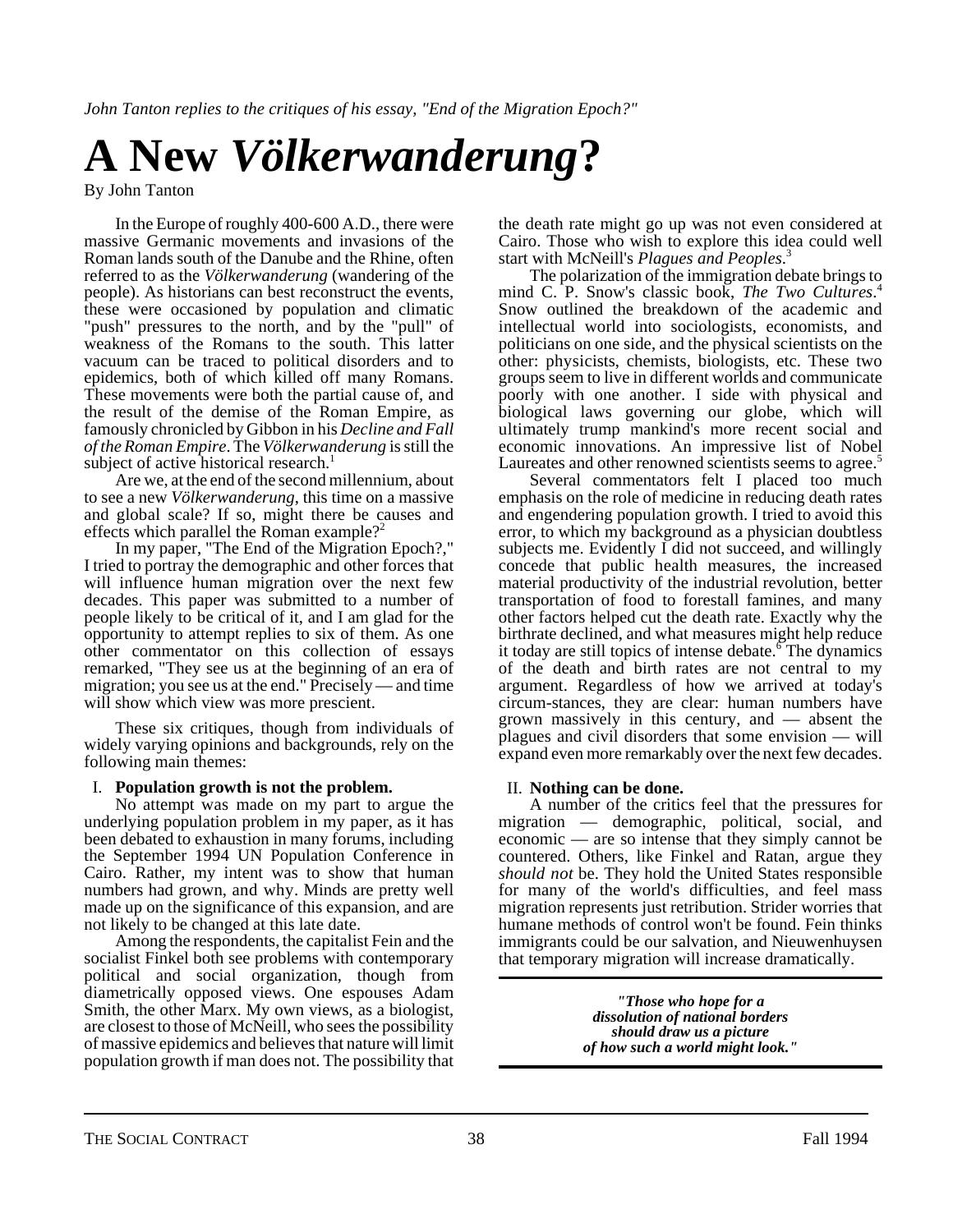Those who hope for a dissolution of national borders should draw us a picture of how such a world might look. My view closely parallels that of Robert Kaplan<sup>7</sup> who sees a breakdown of civil society. Ratan envisions the migration of 98 million people (!) a year, mostly between the less-developed countries. I think that the current residents of recipient areas will see this as invasion. They will not sit idly by, but will resist vigorously, though perhaps too late. While they may be willing to succor some persons temporarily, it's highly unlikely they will accept them for *permanent* residence, especially if they are of a different race, religion, language, or culture … and higher fertility. People are not stupid; they can read the handwriting on the wall. Do the Zairians intend that the Rwandans and their offspring (average number of children per woman: six or more) will stay and increase forever? I doubt it.

Migration doubtless cannot be controlled absolutely, any more than can, for example, the counterfeiting of money. Both must be kept down to levels with which society can live, *or* we will have to live with the consequences. Neither the wide-spread use of bogus money, nor massive, unending migration are compatible with civil society, in my view.

There are three classes of measures that can control migration: First, those within the receiving country, such as sanctions on the employment of illegal aliens, or deportation of persons overstaying legal entry visas. Second, measures at the borders and ports to prevent illegal entry in the first place. Third — everybody's favorite — measures in the countries of origin to help reduce the migration pressures. Doubtless some action in all three categories will be needed. Those who would like some greater detail on these proposals may wish to read Chapter 11 of *The Immigration Invasion*. 8

#### III. **Economics**

Fein reads into my fifth principle (that each nation should train its own technical and professional personnel) that I call for government management of the economy. Just the opposite: I'm arguing for giving the domestic market a chance to work. If a corporation needs more computer programmers, let it train some of our own citizens rather than just passing them by in favor of foreigners. Fein apparently wants both our high-skilled and low-skilled jobs done more "efficiently" (i.e., cheaply) by immigrants (but doubtless not including *his* job).

What are we to do with our own citizens thus passed over? Fein would certainly not want to see them supported by some government safety net. In the course of this cut-throat global competition, wages and conditions will be driven down to world levels, which are very low indeed. In Bangladesh, one can hire a pair of hands for less than ten cents per hour.<sup>9</sup>

Fein also objects that I did not define drudgery work, but then lists gardening, clerical work, and painting as his ideas of this category. To these must be added all of the other things it takes to keep him going:

growing food, manufacturing clothing and shelter, producing his energy and disposing of his waste, transporting him on the Washington, D.C. metro, cooking his food, waiting the tables and busing and washing the dishes for those "power lunches" in our nation's capital, and so on. Fein's coddled circumstances bring to mind a childhood Sunday school lesson: "Consider the lilies of the field, how they grow; they toil not, neither do they spin: And yet I say unto you, That even Solomon in all his glory was not arrayed like one of these."<sup>10</sup>

All of these services require on-site labor — they can't be done by foreign workers unless they move here. And while the immigrants themselves might appreciate these bottom-of-the-line jobs, their children will not, having been corrupted of their virtue by moving to our country. Thus we set the stage for future civil rights battles, while at the same time increasing the competition at the bottom of the economic ladder — doubtless to the benefit of Fein and his collaborators at the top.

Finkel classifies as a myth the assertion that immigration takes away jobs. This point has been endlessly analyzed by both sides without the other conceding. I doubt that either side will ever carry the day. To this non-economist it seems that adding workers will affect the wages and conditions more than it will the demand for labor. At least the socialists at the turn of the century thought so, when they backed controls on immigration for this reason.<sup>11</sup> Employers wanted to bring in more immigrants to help break the power of the unions.

Finkel, as a socialist and Marxist, would like to argue the virtues of socialism versus capitalism, but that goes beyond what we can cover here. I was taken aback, though, when he wrote of human exploitation, mass murder, and ecological destruction. I thought he was describing not capitalism but the failed socialist experiments of Eastern Europe and the Union of Soviet *Socialist* Republics, and Stalin's purges and slave labor camps.12 (Perhaps I should include Nazi Germany in the indictment — after all, they called themselves "National *Socialists*.")

#### IV. **Immigrants will save us.**

Fein and Finkel argue this point, as have many others: immigrants are hard-working and entre-preneurial, they bring family values, and are willing to do jobs that Americans won't do, and for low pay and benefits, and so on.

The strange thing is that all of us are also of immigrant stock. What happened to those values when our forebears came to the United States? Is there some miasma here that erodes them after the first generation? If so, will the children of today's immigrants also "go to pot" (figuratively if not literally)? Perhaps their parents should take this into account in deciding whether or not to expose them to our degenerate society.

If there are problems with our social milieu and mores, they need to be attacked directly. These were the concerns I tried to address in my principles III, IV, V, and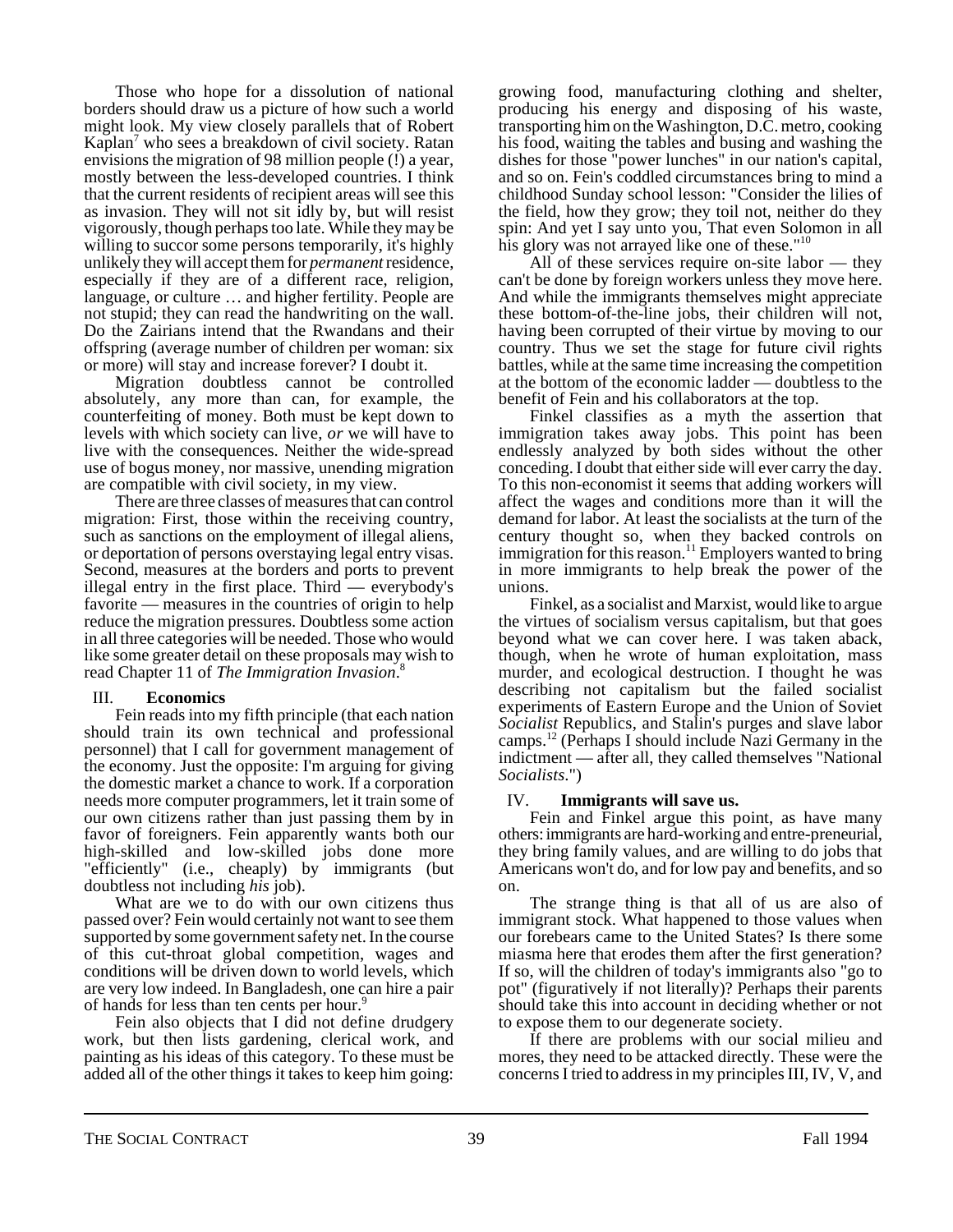VI: the need for each nation to provide for its own citizens, and to look first to its own nationals for provision of its essential goods and services, rather than simply hoping that solutions can be imported.

#### V. **There are other causes of migration.**

Certainly there are other direct causes of migration pressure beyond growing populations, improvements in transportation and instant communications. Ratan cites political and economic upheaval — much of which I see as engendered by rapid population growth. For instance, a rapidly growing population has a larger number of those notorious trouble makers — young males — which is one of the causes of political instability. My main theme: the time has passed when any significant proportion of the world's population can simply pick up and move away from its troubles. A few may still be able to escape, but the many will either have to deal with the problems at home, hard as that may be, or live with them.

## *"Legal immigration is one of the chief causes of illegal immigration."*

Professor McNeill mentions that "successful transplants tend to bring others after time." This is facilitated by a system of "networks," described by Professor Philip Martin of the University of California at Davis.13 This unseen (because it flows away from, not toward, us) and poorly measured phenomenon consists of remittances, goods, letters, and information sent back home by migrants. These network flows are an important cause of migration — of the decision either to go or not to go. Incidentally, what constitutes *legal* and *illegal* immigration is a distinction of law in the receiving countries, one of not much consequence to the prospective migrants themselves. Persons coming *illegally* would have a hard time believing that illegal status is significant to the United States as they are met at the border by immigrant-service groups; are fed, clothed, sheltered, allowed access to jobs by our government; are provided with health care and political rights; and, in the end, are given amnesty for having broken the law. The counter flow of goods and information through immigrant networks is the chief reason why illegal immigration is unlikely to decline without our first reducing *legal* immigration, and thus the volume of messages sent back home. *Legal* immigration is one of the chief causes of illegal immigration.

#### VI. **Racism, xenophobia, and nativism.**

All six responses were refreshingly free of the *argumentum ad hominem*, though Finkel in his third footnote wonders why no concern is expressed over "white illegal immigration from Israel and the Irish Republic." We have opposed both of these flows, and the lottery for (chiefly Irish) visas set up in the 1990 Act, at other times and places. Finkel also states in his second footnote that the actual differences among Italians, blacks, Koreans, and whites in Brooklyn are greater than the differences between Serbians, Croats, and Muslims in Bosnia. He must mean the *physical* differences as viewed by *an* outsider — clearly, the Bosnian people themselves consider the differences in language, culture, religion, and history of sufficient import to kill one another over them. The differences are *greater* than in Brooklyn.

There have thus far been three stages in the immigration debate:

 1. The Statue of Liberty Phase. During this initial phase, whenever the immigration topic came up, recitation of Emma Lazarus's poem was considered a sufficient answer any problem.

 2. The Caveat Phase. In this secondary stage, thoughtful people began to have some doubts and questions, but still felt the need to excuse their concerns by interjecting such phrases as, "Now I'm not a racist, nativist or a xenophobe, but…." They would then state their proposition for discussion.

 3. Free Speech Phase. In this last and mature stage of the immigration debate people will be able to discuss the issues as legitimate ones of public policy, without first excusing themselves, or having their motives, morals or character challenged.

We can hope that the absence of such attacks in these six replies signals the opening of this mature phase of the immigration debate.

#### VII. **The nation-state may not hold.**

This was the most startling assertion of the lot. It was made by Professor McNeill, who has written extensively on the origins of the nation-state.<sup>14</sup> McNeill's viewpoint has the weight and maturity that comes from a lifetime of study and writing on world history.<sup>15</sup>

Certainly many regimes have come and gone. Transition from one to another has often been violent — consider the French Revolution. What might a world look like that had little respect for national boundaries?<sup>16</sup> How would we function without the ability to assign rights and responsibilities to political units? Without a nation-state to look after their interests, will people transfer their loyalty up to some form of world government or down toward their own racial, ethnic, religious, linguistic, tribal, or other group? This latter seems the more likely as we look around the world today. That type of "brave new world" has the look of Kaplan's world of anarchy.<sup>17</sup>

## *"If the nation-state fails there are tumultuous times ahead."*

In my original paper, both the proposed paradigm shifts and the "New Decalogue for an Increasingly Crowded World" rely heavily on the nation-state as the chief means for ordering human affairs. In Paradigm IV.,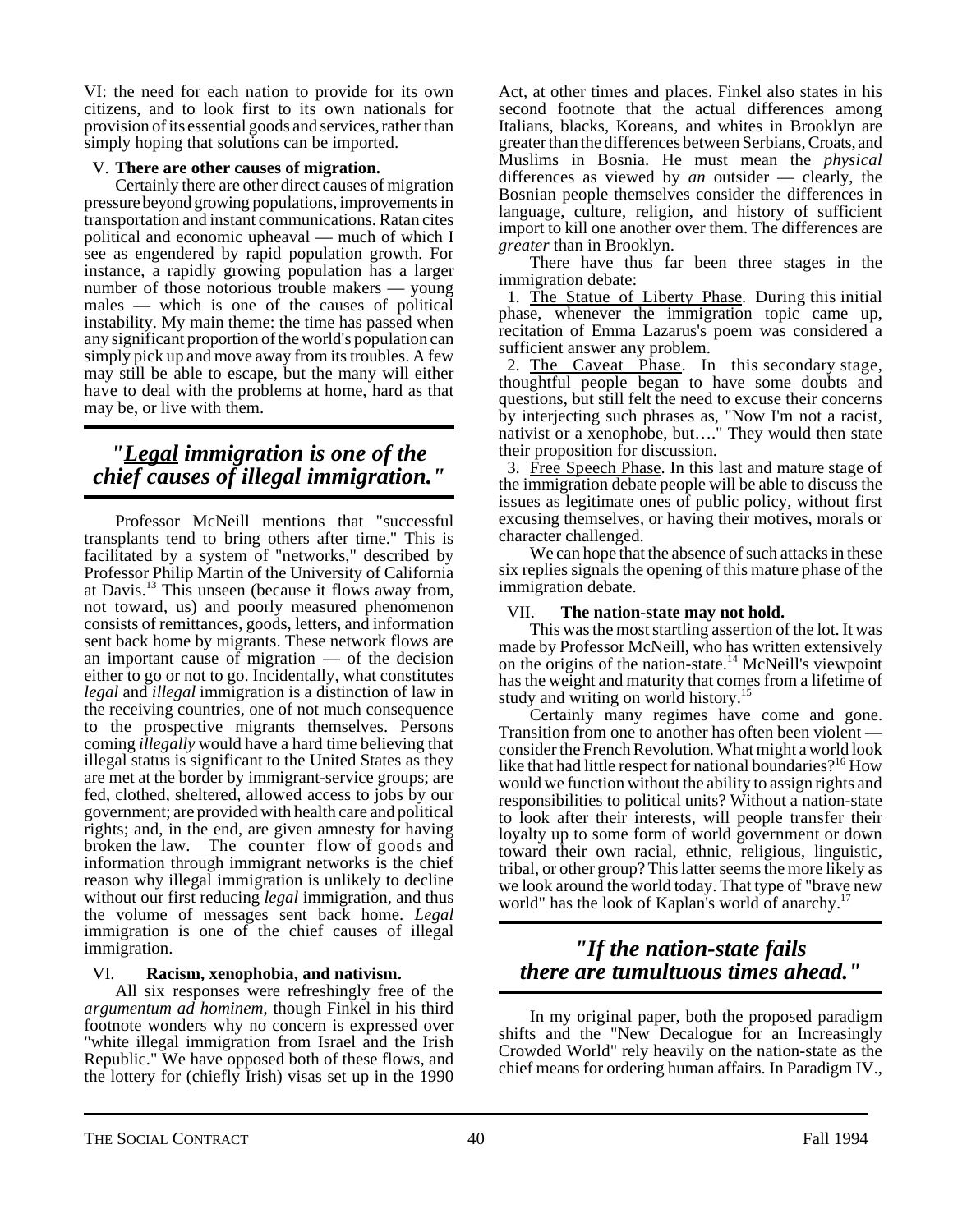I cited the famous phrase from *Mending Wall* by Robert Frost: "Something there is that doesn't love a wall." But Frost was actually in favor of national borders and distinctions. Another time he wrote, "I'm a terrible nationalist myself … and I can't see how one can be international unless there are some nations to be `inter' with, and the clearer and distincter the better."<sup>18</sup>

If the nation-state fails, there are tumultuous times ahead.

#### VIII. **Other arguments.**

While I cannot in the space available answer every issue raised, I hope the above collection of arguments from right and left, from men and women, from academics and activists will give the reader a good feeling for the range of debate. Here are some observations on a few other points raised by the critics.

Dr. Strider is justifiably concerned that the measures needed to control illegal immigration might be "Draconian and inhumane." I believe it is possible to reduce illegal immigration to tolerable levels with a combination of measures within our country, at our borders and ports, and in the countries of origin, and to cut down on the network flows from back home by reducing *legal* immigration. But we are in a tight situation, and it's tightening daily. It is rather like failing to seek treatment for lung cancer in the early stages. The longer it's let go, the more drastic, expensive and uncomfortable the treatment will be, with a corresponding decrease in the chances for success. Had we acted in the 1960s or 1970s, immigration reform would have been much simpler. And if we wait until 2000, even more stringent measures will be required.

Dr. Strider is also concerned that any limitations be fair. What is fair in immigration policy is hard to say. Fair to whom? At least these parties are at interest: 1) the migrants themselves, 2) those they leave behind, 3) the people in the recipient country — especially the lower economic classes that feel the competition most acutely, and 4) future generations.

On point four, what would it be like for our progeny to live in a country of 400 million people by 2050, as opposed to 250 million in 1990? For example, if we were to keep our total resource consumption at today's levels, how much would resource consumption per capita fall? Taking 100 units per person as the baseline for 1990, we have:

| in $2050$                                   | in 1990 |
|---------------------------------------------|---------|
| 400 x (?) units = $250 \times 100$ units    |         |
| ? units = $250 \times 100$ units = $62.5\%$ |         |
| 400                                         |         |

Thus: resources available per capita would fall by 37.5%. Alternatively, if per capita consumption stays the same, overall consumption will grow to:

 $400 \div 250 = 1.6$  times what it is at present. Where will these extra resources come from? Keep in mind as a single example that we already import 58% of our petroleum.

### *"While honoring the past, we must devise other approaches to our problems."*

Rather like a person who finally admits he has reached middle age and must give up some youthful activities, so mankind has also matured in its relationship with our planet. International migration worked tolerably well in the past and was a solution to human problems, but it is no longer workable for the vast majority of mankind. While honoring the past, we must devise new approaches to our new problems. Simply playing the same old game will not work much longer.

Perhaps I'm a decade or two early in my predictions, but then how much difference does it make to us today whether the Black Plague arrived in Europe in 1346 or 1356 or 1366? Looking back from, say, the year 2500, will historians much care if the migration epoch closed in 1990, 2000, or 2010?

Dr. Strider also challenges my concept that the world is "fully occupied," and suggests that more people could fit into some of the globe's more sparsely populated areas. This is a common viewpoint heard from persons who fly coast to coast, look down from 35,000 feet and see "empty space." Many of the sparsely populated areas of the globe are that way for very good reasons. This is where our food and fiber are grown — they can't be developed and still fulfill this function. Others are too cold, dry, or short of useful resources to support much human population. Also, if one asks those living in Montana or Colorado, who often like low density living, you will find they do not often want more neighbors. Their point of view is: let the newcomers pile into Manhattan, Los Angeles or Boston.

In this same vein, Fein approvingly cites Hong Kong and Japan as examples we might emulate. For many who share my values (Finkel rightly sees that values are at the bottom of this exchange), jampacked Hong Kong and Japan are the "future" to be *avoided*. Both rely on the centrally directed economies and tight social controls that Fein and many others find repugnant. Both also require vast, sparsely populated outbacks dedicated to producing needed food, fiber, raw materials, and energy, and to absorbing their waste.

Fein rightly notes that I have not urged the United States to enact such drastic measures as forced sterilization and abortions, or numerical limits on childbirth. Fortunately such actions are not needed, for the people of the United States on their own in the 1970s and 1980s reduced their total fertility to less than replacement. Had immigration also been at replacement levels (i.e., immigration equal to emigration), we would now be well on our way toward stabilizing our population.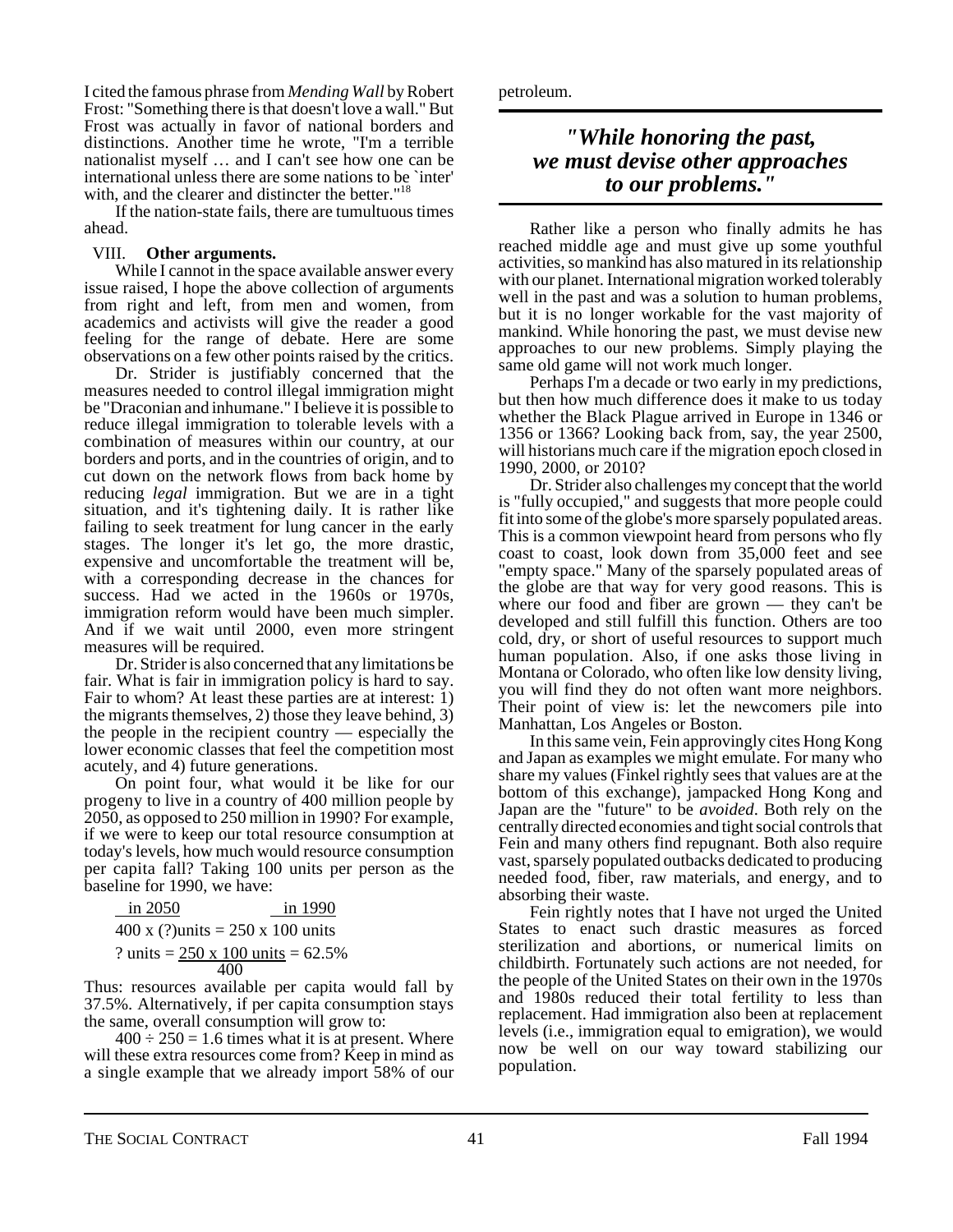In his final sally, Fein sees me condemning millions to genocide, persecution, or hellacious conditions abroad. That's the problem: there are millions; tens and even hundreds of millions. I still envision *temporary* admission of a relatively small number of bona fide refugees, not people like the ones Finkel cites who are actually practicing Orthodox Christians, but who claimed Jewish ancestry to get exit visas from the former U.S.S.R.

Will people be injured or even die fighting to improve things at home? No doubt. Fein cites Jews and Nazi Germany. We asked hundreds of thousands of Americans to lay down their lives and many more to sustain injuries, in part to topple the Nazi regime. Does Fein think this was a mistake? Francis Fukuyama notwithstanding, we have not reached *The End of* History and the Last Man.<sup>19</sup> Jefferson put it this way: "The tree of liberty must be refreshed from time to time with the blood of patriots and tyrants. It is its natural manure."<sup>20</sup>

We have not yet reached the point where progress comes without sacrifice. Life is hard.

Finkel cites the Salvadoran janitors in Los Angeles organizing to win union rights. He's probably unaware of a study by the General Accounting Office on how immigrants displaced blacks from janitorial jobs in Los Angeles and how wages fell from \$12.00/hr. to \$4.00/hr. in the process. $21$ 

## *"I believe Ratan is right in saying that attempts to limit migration by fiat alone are not likely to work…"*

Showing that politics can make strange bedfellows, I agree with Finkel on the likely effects of the North American Free Trade Agreement (NAFTA) on migration pressures to the United States. We opposed it in two issues of *The Social Contract*. 22 As to his view that the United States is responsible for the conditions in such places as El Salvador, Guatemala, Haiti, and Mexico, I simply don't accept this patronizing Marxist view of recent history. The world has always been a rough and tumble place. People must organize along national (and other) lines to look out for their best interests. If they don't, a U.S.A. — or a U.S.S.R. — may interfere. For the record: I oppose both the embargo on Haiti and Cuba, and our invasion of either (and their on-going invasions of us).

Dr. Nieuwenhuysen writes of two other forms of migration. The first is temporary which, if the U.S. experience is applicable to Australia, will in many cases ultimately prove to be permanent. Second, he writes about *intra*-national migration, which is a different problem than the international migration that is the focus of my article. While this phenomenon

merits its own discussion, this is not the place.

Ratan's view of our migration future is that it is essentially needs-driven. Tens of millions of people around the world live in dire circumstances, and their situations are steadily worsening from political, economic, and intra-national migration pressures, such as the rural-to-urban ones seen in many less-developed countries. Where we differ is in Ratan's apparent view that the residents of other countries, both more- and lessdeveloped, will simply and quietly move over to receive these newcomers — as many as 98 million a year, she writes. This seems unlikely, especially when one looks at the ruckus raised in countries such as Germany and France by the migration of fewer than a million a year, or at the turmoil in such places as Assam state in northeast India over incursions from Bangladesh. I believe Ratan is right in saying that attempts to limit migration by fiat alone are not likely to work: as pointed out under heading No. V above, legalisms are not a prime consideration for intending migrants. The actual problems must be addressed — and legal migration must be reduced to stem the network flows that stimulate further migration, whether legal or illegal.

We must say to those who are dissatisfied with conditions at home, "Stand and fight; don't cut and run. Follow the examples of Nelson Mandella and Lech Walensa." If we don't take this position in the 1990s, then surely we will need to in the 2000s or 2010s when there will be another 1 or 2 billion more souls on our planet looking for a place in the sun.

#### **Reprise**

After thousands of years, mankind has finally fulfilled the Biblical injunction to multiply and subdue the earth.<sup>23</sup> Every nook and cranny of the earth's surface is now explored, mapped, and occupied, albeit to varying densities. Each part of the globe — even Antarctica — is now claimed by some nation and/or owned by some entity or individual. To enter any area peaceably one needs to ask permission. Increasingly, the answer to such requests will be:

No, we already have all the people we can handle.

No, we could take more people, but we prefer a less-crowded mode of living.

No, we are looking to the future, and wish to conserve our space and resources for our own children.

No, we have a homogeneous population and wish to stay that way. Our strength is in our uniformity. (This is the Japanese view-point.)

No, we have already taken in many strangers and are sufficiently heterogeneous. Now we need a breather to fully incorporate past migrants into our society and economy.

No, if you don't like conditions where you are,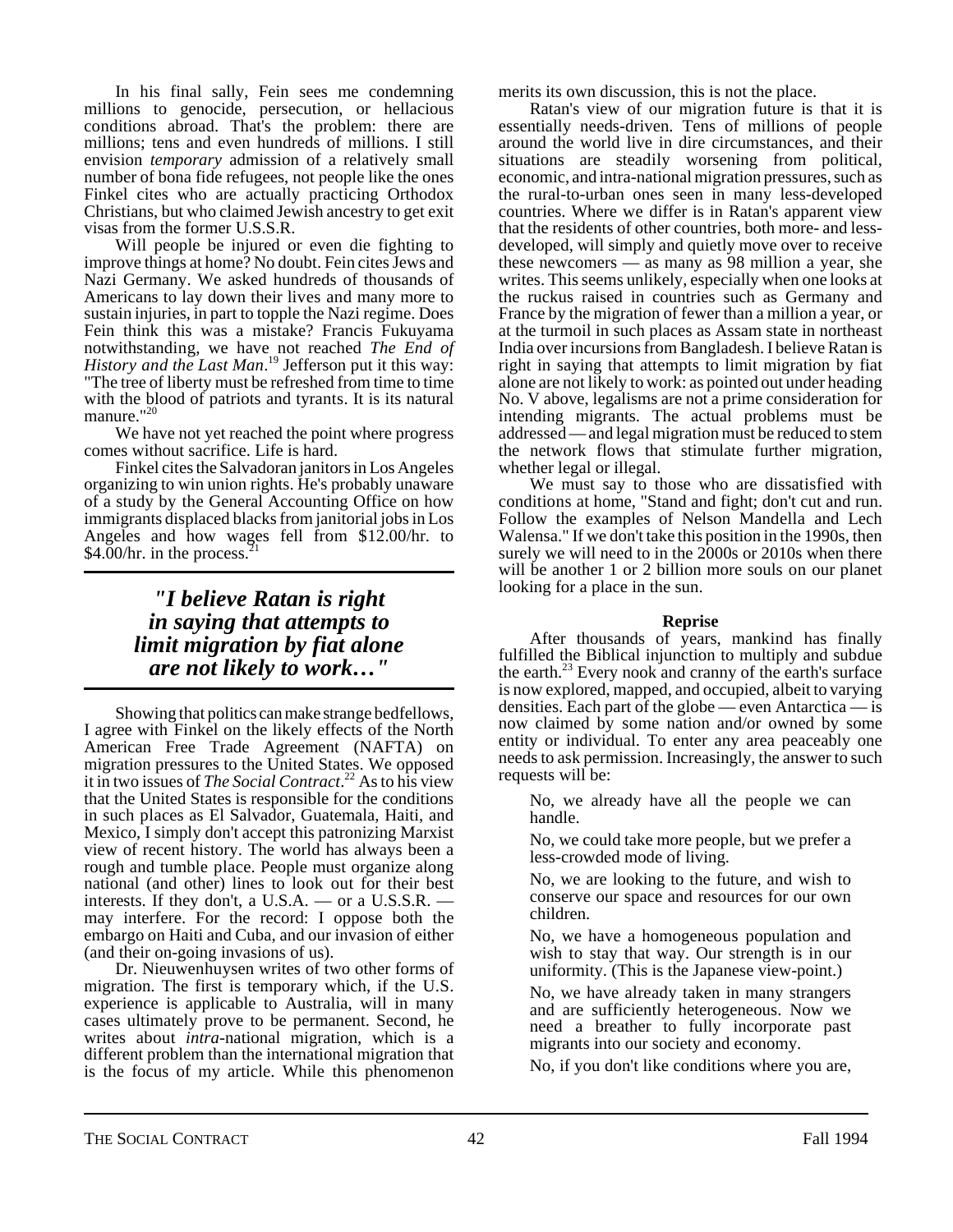fix them, don't just run away. We'll be glad to help with this if you wish — and if we actually can.

In dealing with migration, we must recognize the key role of momentum, as in all demographic matters. It is very difficult to stop the growth of a rapidly expanding population, for even if fertility rates drop to replacement levels, it requires roughly 50 years and will result in a further 50 percent population increase before the expansion of human numbers stops. This is due to the large percentage of young people in a growing population. Even if they limit themselves to two children per couple, they will produce far more new individuals than there are old folks who will be dying. The result: further population growth.

The same is true of migration. Strongly established streams are very difficult to interrupt, thanks to the networking factor. Like stopping a car — and unlike turning off a faucet — one must anticipate the future and act well in advance of an accident.

With regard to immigration, times and circumstances have changed. Emma Lazarus' 1886 poem and all those heart-warming immigrant success stories we learned back in grade school are irrelevant in today's demographic, political and social climates. Instead, we should say with Abraham Lincoln:

*… As our case is new, so we must think anew and act anew. We must disenthrall ourselves, and then we shall save our country.* "Second Annual Message to Congress," December 1,  $1862.^{24}$ 

Or perhaps with James Russell Lowell:

*New occasions teach new duties; Time makes ancient good uncouth; They must upward still, and onward, Who would keep abreast of Truth. The Present Crisis*, 1844.<sup>25</sup>

If we're able to disenthrall ourselves, to acknowledge the new reality that the 1990s are different from 1890s, then we will be able to do some fresh thinking on immigration, rather than just projecting the past into the future. Here are some sample innovations of the type that might surface  $-$  if we give ourselves permission to do some hard thinking:

 1. Perhaps refugees should be admitted just *temporarily* rather than *permanently*, as at present. If things quiet down or improve at home, why shouldn't refugees go home, so that we can then extend help to the next round of people needing succor?

 2. What about allowing U.S. citizens to sell on the open market their right of residence in the U.S.? This is a highly valuable commodity in today's world. It would fetch perhaps a quarter of a million dollars or more. With that kind of money in a trust fund, some of our citizens would be much better off living in another country, many of which would be delighted to add such an affluent citizen. Even at a paltry 4 percent interest, \$250,000 would generate \$10,000 a year, with which one could live quite well in many places around the globe — certainly better than while sleeping on some city's streets in January.

 3. Do we need to offer permanent residence in order to get people to invest in the United States? Evidently not; very few have taken up that provision of the 1990 Immigration Act.

 4. In order to have access to foreign intellectual workers for the United States, do they need to move here? Evidently not — growing sections of the intellectual community now work electronically from remote locations via phone, fax, modem, overnight mail, and satellite. Do software programmers need to move from India to the United States in order to give us access to their skills?

 5. How about temporary trades of residence? Just as there are now services to arrange the trade of houses between people who would like to experience one another's country, temporary exchanges of residence could be set up, keeping both countries in demographic balance. This sounds like a good business opportunity. I'll volunteer to broker it, along with No. 2 above.

 6. Perhaps we should send educators overseas rather than bringing students to our home countries. It would be a broadening experience for the educators, and would avoid introducing students to the attractive conditions of the developed countries, which cannot be duplicated in their homelands. This disparity helps set the stage for their eventual migration. As the World War I song had it, "How're you going to keep them down on the farm after they've seen Paree?"

#### **Summary**

In the end, the choices presented by migration can be reduced to three basic questions:

**How many** people shall each country admit, and **what factors** should be taken into account in setting this limit?

**Who** should be chosen to immigrate, and **what criteria** should be used for choosing among the many candidates?

**How** can we enforce the rules in a humane fashion?

My answers for the United States to these three questions are:

**How many** should we admit? I recommend 200,000 a year. This is the resultant number if migration is limited to spouses and children of current U.S. citizens, plus 50,000 (temporary) refugees yearly. Given the dynamics of the situation, the spouses and children category and overall numbers would gradually decline over time. This would allow our population to stabilize.

**Who** should be admitted? Just the categories listed above.

**How** to control migration? A combination of intranational measures such as employer sanctions and